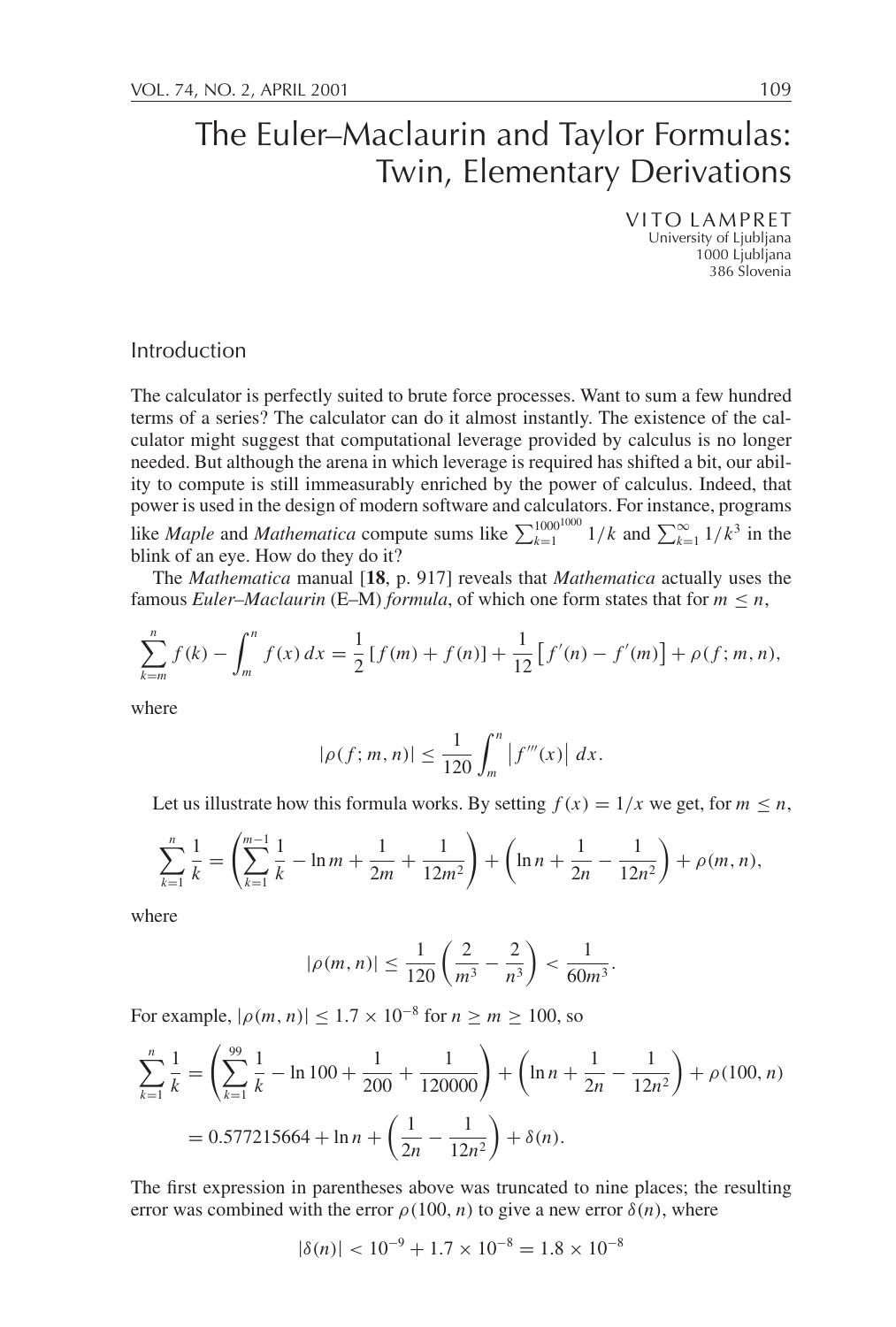for  $n \ge 100$ . For  $n = 1000^{1000}$  we read

$$
S := \sum_{k=1}^{1000^{1000}} \frac{1}{k} = (0.577215664 + \ln 1000^{1000}) + \delta (1000^{1000})
$$

and compute the first parenthesized expression to nine places. The error of this approximation we combine with  $\delta(1000^{1000})$  to get a new error  $\Delta$  with  $S =$ 6908.332494646... +  $\Delta$ . Since  $|\Delta|$  < 1.9 × 10<sup>-8</sup>, *S* = 6908.3324946... is correct to seven decimal places.

The E–M summation formula is among the most remarkable formulas of mathematics [**15**, p. 11]. In fact, neither Euler nor Maclaurin found this formula with remainder; the first to do so was Poisson, in 1823 ([**14**], see also [**8**, p. 471] or [**11**, p. 521]). Since then the E–M formula has been derived in different ways; one of the earliest derivations (1834) was presented by Jacobi [**10**]. Boas [**3**, p. 246] gave an elegant derivation of the E–M formula using the Stieltjes integral. An elementary derivation of this formula has long been known using the method of integration by parts (see Glaisher as cited in [**4**]; see also [**17**, pp. 125, 127]). Apostol [**1**] presents another nice elementary derivation of the E–M formula by the same means.

Every standard textbook in analysis contains Taylor's formula, but few include the E–M formula, perhaps because of its somewhat cumbersome form and its relatively complicated derivation. In this paper we present a completely elementary derivation of the E–M formula, which also produces Taylor's formula. The main idea stems from the observation that, when integrating a function whose *p*th derivative is more "controllable" than the function itself, we may apply the method of the integration by parts *p* times. If we organize this process appropriately, we obtain such interesting formulas as Taylor's formula and the E–M formula.

#### Preliminaries

For an integer  $n \geq 0$  and a closed interval [a, b], let  $C^n[a, b]$  denote the set of all *n*-times continuously differentiable functions defined on [*a*, *b*]. The *integration by parts* formula asserts that

$$
\int_a^b u(t) \, v'(t) \, dt = [u(t) \, v(t)]_a^b - \int_a^b u'(t) \, v(t) \, dt
$$

for  $u, v \in C^1[a, b]$ . This is easily generalized by induction to the following elementary but important lemma on *repeated* integration by parts in closed form:

**Lemma.** *For*  $u, v \in C^n[a, b]$ ,

$$
\int_a^b u(t) \, v^{(n)}(t) \, dt = \left[ \sum_{i=0}^{n-1} (-1)^i \, u^{(i)}(t) \, v^{(n-1-i)}(t) \right]_a^b + (-1)^n \int_a^b u^{(n)}(t) \, v(t) \, dt.
$$

*Example 1.* To calculate  $\int x^3 e^x dx$ , we substitute  $a = 0, b = x, u(t) := t^3$ ;  $v(t) :=$  $e^t$ ; and  $n = 4$  into the preceding equation to obtain

$$
\int x^3 e^x dx = \left[ \sum_{i=0}^3 (-1)^i (t^3)^{(i)} (e^t)^{(3-i)} \right]_0^x + 0 + C = (x^3 - 3x^2 + 6x - 6) e^x + C.
$$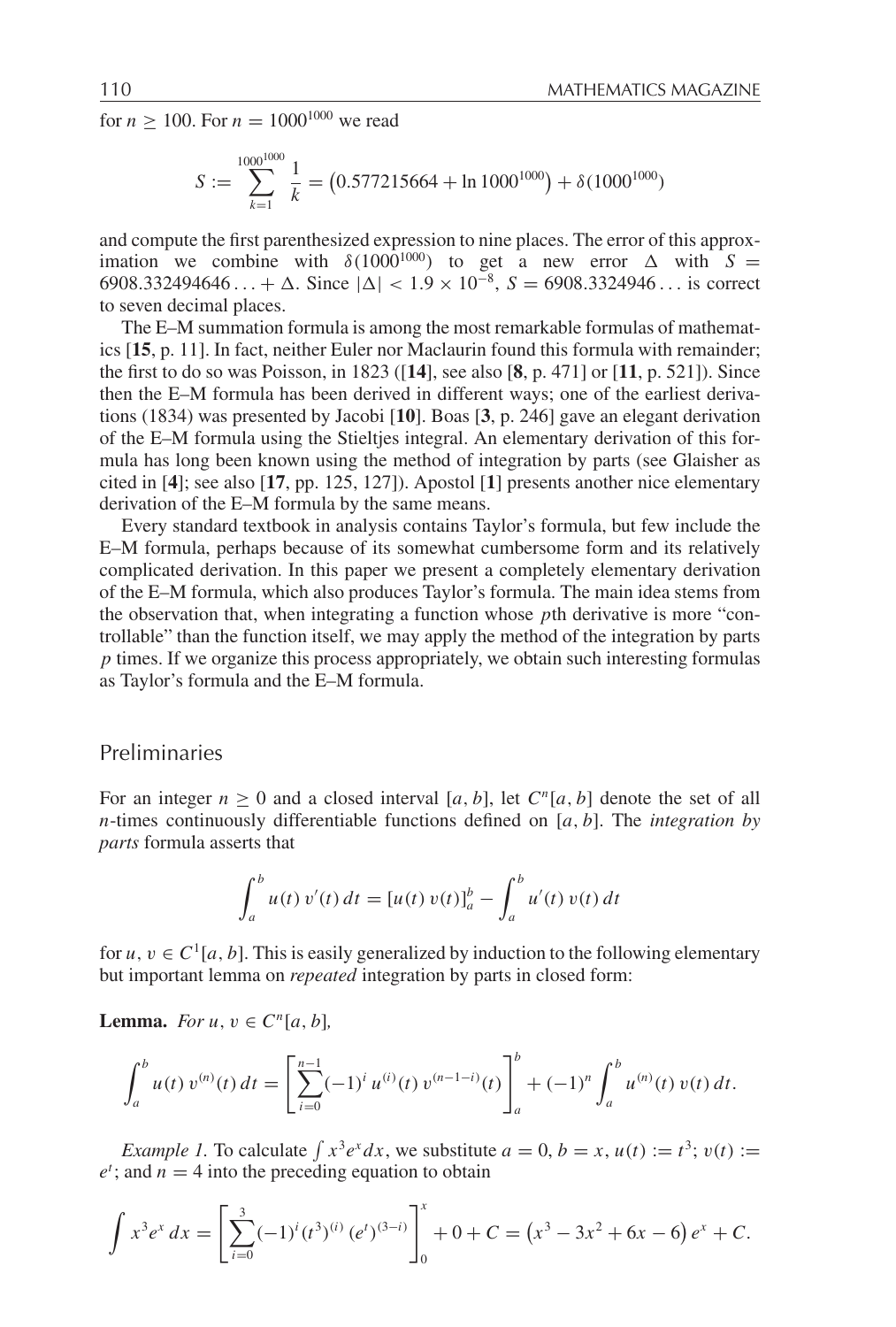If we put  $a = 0$ ,  $b = 1$ , and  $u, v \in C<sup>n</sup>[0, 1]$  into the lemma above and then get rid of the factors  $(-1)^i$  by replacing  $v(t)$  with  $v(1-t)$ , and then cancel  $(-1)^n$ , we arrive at the basic equality

$$
\int_0^1 u(t) v^{(n)}(1-t) dt = \sum_{i=0}^{n-1} \left[ u^{(i)}(0) v^{(n-1-i)}(1) - u^{(i)}(1) v^{(n-1-i)}(0) \right] + \int_0^1 v(1-t) u^{(n)}(t) dt.
$$
 (1)

Both Taylor's formula and the E–M formula can be derived by judicious choices of  $v$ in (1).

### Taylor's formula

To obtain Taylor's formula it suffices to take for  $v$  in formula (1) a function whose derivative vanishes to an appropriate high order. Our derivation is in two steps.

*Unit increment*. Let *p* be any nonnegative integer and  $u \in C^{p+1}[0, 1]$ . In (1) we set  $v(t) = t^p/p!$  and  $n = p + 1$ . Since  $v^{(p+1)}(t) \equiv 0$  we have  $\int_0^1 u(t)v^{(p+1)}(1-t)dt = 0$ . Since  $v^{(j)}(t) \equiv t^{p-j}/(p-j)!$  for  $0 \le j \le p$ , we get from (1) the equality

$$
u(0) - u(1) + \sum_{i=1}^{p} \left[ \frac{u^{(i)}(0)}{i!} - 0 \right] + \int_0^1 \frac{(1-t)^p}{p!} u^{(p+1)}(t) dt = 0.
$$

Including  $u(0)$  under the summation sign produces

$$
u(1) = \sum_{i=0}^{p} \frac{u^{(i)}(0)}{i!} + \frac{1}{p!} \int_{0}^{1} (1-t)^{p} u^{(p+1)}(t) dt,
$$
 (2)

which is Taylor's formula for a unit increment.

*Arbitrary increment*. For a function  $f \in C^{p+1}[a, b]$  and numbers  $x_o$  and  $x_o + h$  in [*a*, *b*], we define the function *u* ∈  $C^{p+1}[0, 1]$  by  $u(t) = f(x_0 + ht)$ . Since  $u^{(i)}(t)$  ≡  $h^{i} f^{(i)}(x_0 + ht)$  for  $i = 0, 1, ..., p + 1$ , we obtain from (2)

$$
f(x_0 + h) = u(1) = \sum_{i=0}^{p} \frac{f^{(i)}(x_0)}{i!} h^i + \frac{h^{p+1}}{p!} \int_0^1 (1-t)^p f^{(p+1)}(x_0 + ht) dt,
$$

which is *Taylor's formula of order p with remainder*.

## Euler–Maclaurin formula

To obtain this formula it suffices to take for  $v$  in the identity (1) a function whose derivative of an appropriately high order is identically equal to 1.

**Connecting integrals and derivatives** Let *p* be a positive integer,  $u \in C^p[0, 1]$ , and *v* a function such that  $v^{(p)}(t) \equiv 1$ . Then we have  $\int_0^1 u(t)dt = \int_0^1 u(t)v^{(p)}(1-t)dt$ , and the formula (1) can be applied. So, we want a sequence  $\{v_k\}$  of polynomials, such that  $v_k^{(k)}(t) \equiv 1$  for  $k \ge 0$ . An easy approach is to put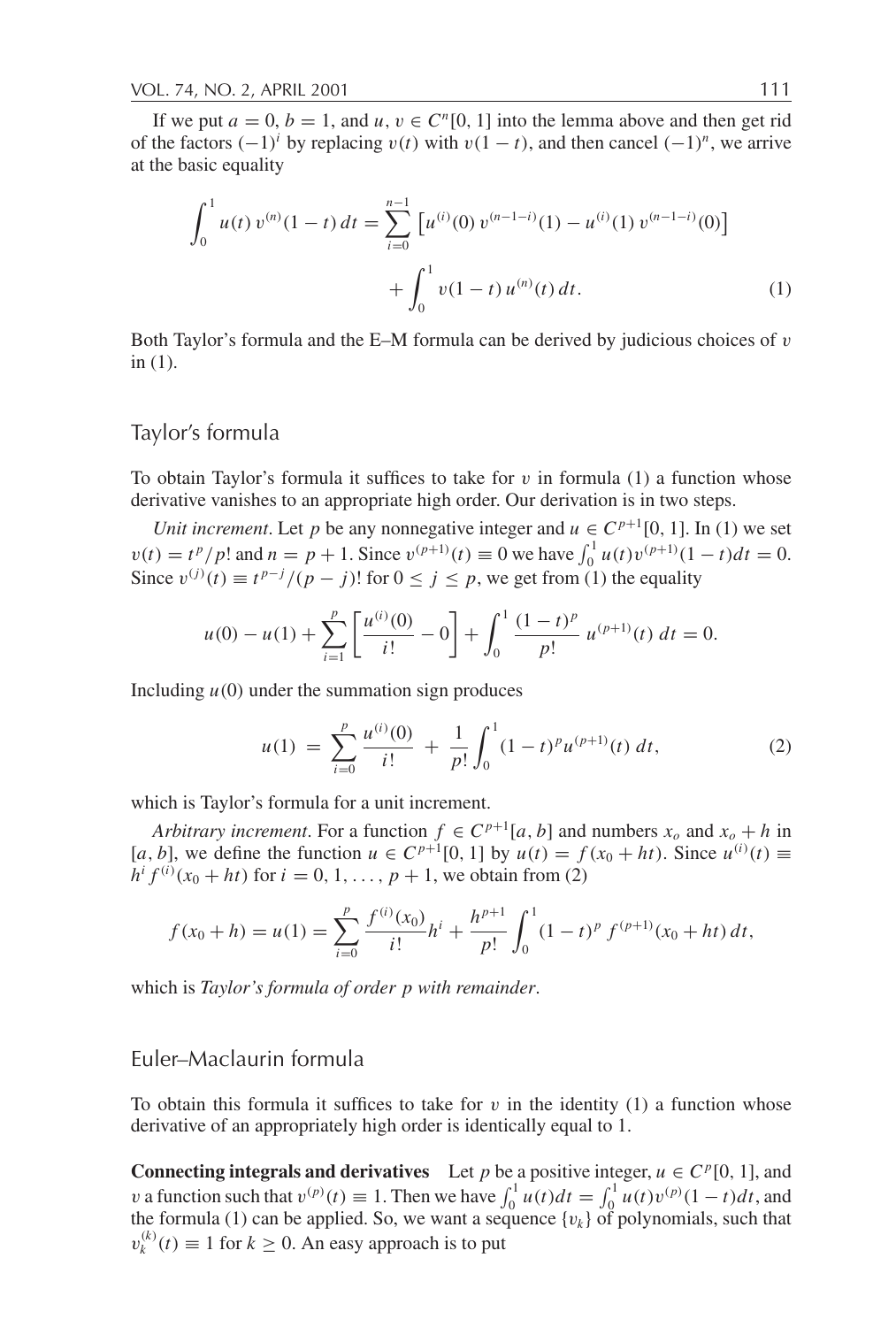$$
v_0(t) := 1
$$
 and  $v'_k(t) := v_{k-1}(t)$  for  $k \ge 1$ . (3)

This recursion formula does not uniquely determine the sequence  $\{v_k\}$ , but (3) im- $\text{plies that } v_p^{(j)} = v_{p-j} \text{ for } j = 0, 1, \ldots, p, \text{ so } v_p^{(p-1-i)} = v_{i+1} \text{ for } i = 0, 1, \ldots, p-1.$ Putting this into (1) we obtain for  $n = p$  the equality

$$
\int_0^1 u(t) dt = \sum_{j=1}^p \left[ u^{(j-1)}(0) v_j(1) - u^{(j-1)}(1) v_j(0) \right] + \int_0^1 v_p(1-t) u^{(p)}(t) dt. \tag{4}
$$

To simplify the expression in square brackets we require, in addition, that

$$
v_j(0) = v_j(1) \text{ for } j = 2, 3, .... \tag{5a}
$$

By (3),  $v_j(1) - v_j(0) = \int_0^1 v'_j(t)dt = \int_0^1 v_{j-1}(t)dt$  for  $j \ge 1$ , so (5a) is equivalent to

$$
\int_0^1 v_k(t)dt = 0 \text{ for } k = 1, 2, 3, .... \tag{5b}
$$

The polynomial sequence  $(v_k)$  is now completely determined by (3) and (5b). For example, (3) implies  $v_1(t) \equiv t + C$ , and from (5b) we find  $C = -1/2$ , so  $v_1(t) \equiv$ *t* − 1/2. Since  $v_1(0) = -1/2 = -v_1(1)$ , we can rewrite (4), using (5a), in the form

$$
u(1) = \int_0^1 u(t) dt + \sum_{j=1}^p v_j(1) \left[ u^{(j-1)}(t) \right]_0^1 - \int_0^1 v_p(1-t) u^{(p)}(t) dt.
$$
 (6)

**Connecting sums and integrals** Our next goal is to connect summation with integration. To this end, let *n* and *p* be positive integers and let  $\varphi \in C^p[0, n]$ . We define functions  $u_i$  by  $u_i(t) = \varphi(i + t)$ , for  $t \in [0, 1]$  and integers  $i = 0, 1, \ldots, n - 1$ . Then  $u_i \in C^p[0, 1]$  and  $\sum_{i=0}^{n-1} u_i(1) = \sum_{i=1}^n \varphi(i)$ . Now (6) implies the following equalities:

$$
\sum_{i=1}^{n} \varphi(i) = \sum_{i=0}^{n-1} \left\{ \int_{0}^{1} u_{i}(t) dt + \sum_{j=1}^{p} v_{j}(1) \left[ u_{i}^{(j-1)}(t) \right]_{0}^{1} - \int_{0}^{1} v_{p}(1-t) u_{i}^{(p)}(t) dt \right\}
$$
  
\n
$$
= \sum_{i=0}^{n-1} \int_{i}^{i+1} \varphi(\tau) d\tau + \sum_{i=0}^{n-1} \sum_{j=1}^{p} v_{j}(1) \left[ \varphi^{(j-1)}(t) \right]_{i}^{i+1}
$$
  
\n
$$
- \sum_{i=0}^{n-1} \int_{0}^{1} v_{p}(1-t) \varphi^{(p)}(i+t) dt
$$
  
\n
$$
= \int_{0}^{n} \varphi(\tau) d\tau + \sum_{j=1}^{p} v_{j}(1) \sum_{i=0}^{n-1} \left[ \varphi^{(j-1)}(t) \right]_{i}^{i+1}
$$
  
\n
$$
- \sum_{i=0}^{n-1} \int_{0}^{1} v_{p}(1-t) \varphi^{(p)}(i+t) dt
$$
  
\n
$$
= \int_{0}^{n} \varphi(\tau) d\tau + \sum_{j=1}^{p} v_{j}(1) \left[ \varphi^{(j-1)}(t) \right]_{0}^{n} - \sum_{i=0}^{n-1} \int_{0}^{1} v_{p}(1-t) \varphi^{(p)}(i+t) dt.
$$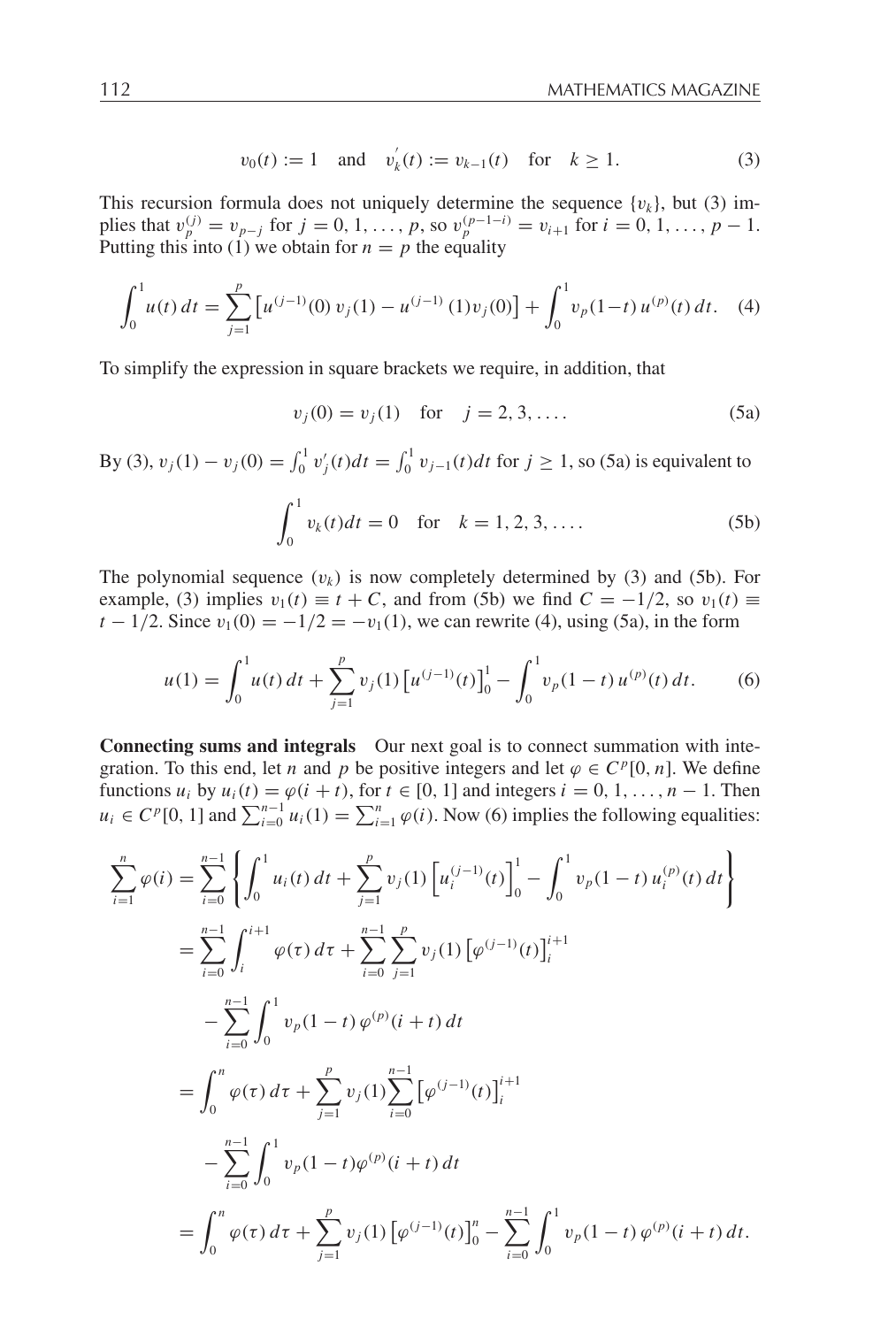Since  $v_1(1) = -v_1(0) = 1/2$ , and  $v_j(0) = v_j(1)$  for  $j \ge 2$ , we can rewrite the last equality as

$$
\sum_{i=0}^{n-1} \varphi(i) = \int_0^n \varphi(t) dt + \sum_{j=1}^p v_j(0) [\varphi^{(j-1)}(t)]_0^n - \sum_{i=0}^{n-1} \int_0^1 v_p(1-t) \varphi^{(p)}(i+t) dt. (7)
$$

In order to simplify the last sum in this formula we introduce periodic functions  $w_i(x)$  (*i*  $\geq$  0), defined by  $w_i(x) := v_i(x - |x|)$  for any real *x*. (Here  $|x|$  denotes the integer part of *x*.) Then

$$
w_i(x) = v_i(x)
$$
 for  $0 \le x < 1$  and  $w_i(x + 1) = w_i(x)$  for  $x \in \mathbb{R}$ . (8)

As 1 is the period of  $w_i(x)$ , we have  $w_i(x + m) = w_i(x)$  for  $x \in \mathbb{R}$  and  $m \in \mathbb{Z}$ . Substituting  $i + t = \tau$  in the integrals we get

$$
\sum_{i=0}^{n-1} \int_0^1 v_p(1-t) \varphi^{(p)}(i+t) dt = \sum_{i=0}^{n-1} \int_0^1 w_p(-t) \varphi^{(p)}(i+t) dt
$$
  
= 
$$
\sum_{i=0}^{n-1} \int_i^{i+1} w_p(i-\tau) \varphi^{(p)}(\tau) d\tau
$$
  
= 
$$
\sum_{i=0}^{n-1} \int_i^{i+1} w_p(-\tau) \varphi^{(p)}(\tau) d\tau
$$
  
= 
$$
\int_0^n w_p(-\tau) \varphi^{(p)}(\tau) d\tau.
$$

Thus, from (7) we conclude

$$
\sum_{i=0}^{n-1} \varphi(i) = \int_0^n \varphi(t) dt + \sum_{j=1}^p v_j(0) \big[ \varphi^{(j-1)}(t) \big]_0^n - \int_0^n w_p(-t) \, \varphi^{(p)}(t) dt. \tag{9}
$$

**Connecting Riemann sums and integrals** For a function  $f \in C^p[a, b]$  and a positive integer *n* we put  $h = (b - a)/n$  and define  $\varphi$  by  $\varphi(t) := f(a + ht)$ . Hence  $\varphi \in C^p[0, n],$  with  $\varphi^{(j)}(t) = h^j f^{(j)}(a + ht),$  for  $j = 0, 1, ..., p,$  and *n*<sup>-1</sup><br>∑ *i*=0  $f(a + ih) = \sum_{n=1}^{n-1}$ *i*=0  $\varphi(i)$ . Now (9) becomes -*n*−1 *i*=0  $f(a+ih) = \int^{h}$ 0  $\varphi(t) dt + \sum_{r=1}^{p}$ *j*=1  $v_j(0) \left[ \varphi^{(j-1)}(t) \right]_0^n$  *<sup>n</sup>*  $w_p(-t) \varphi^{(p)}(t) dt$  $=\frac{1}{1}$ *h <sup>b</sup> a*  $f(x) dx + \sum_{r=0}^{p}$ *j*=1  $v_j(0)h^{j-1}\left[f^{(j-1)}(t)\right]_a^{a+hn}$  $-h^{p-1}$  $\int^b$  $\int_a^b w_p \left( \frac{a-x}{h} \right)$ *h*  $\int f^{(p)}(x) dx$ ,

or

$$
h\sum_{i=0}^{n-1} f(a+ih) - \int_{a}^{b} f(x) dx = \sum_{j=1}^{p} v_j(0) h^j \left[f^{(j-1)}(x)\right]_a^b
$$

$$
- h^p \int_{a}^{b} w_p \left(\frac{a-x}{h}\right) f^{(p)}(x) dx. \tag{10}
$$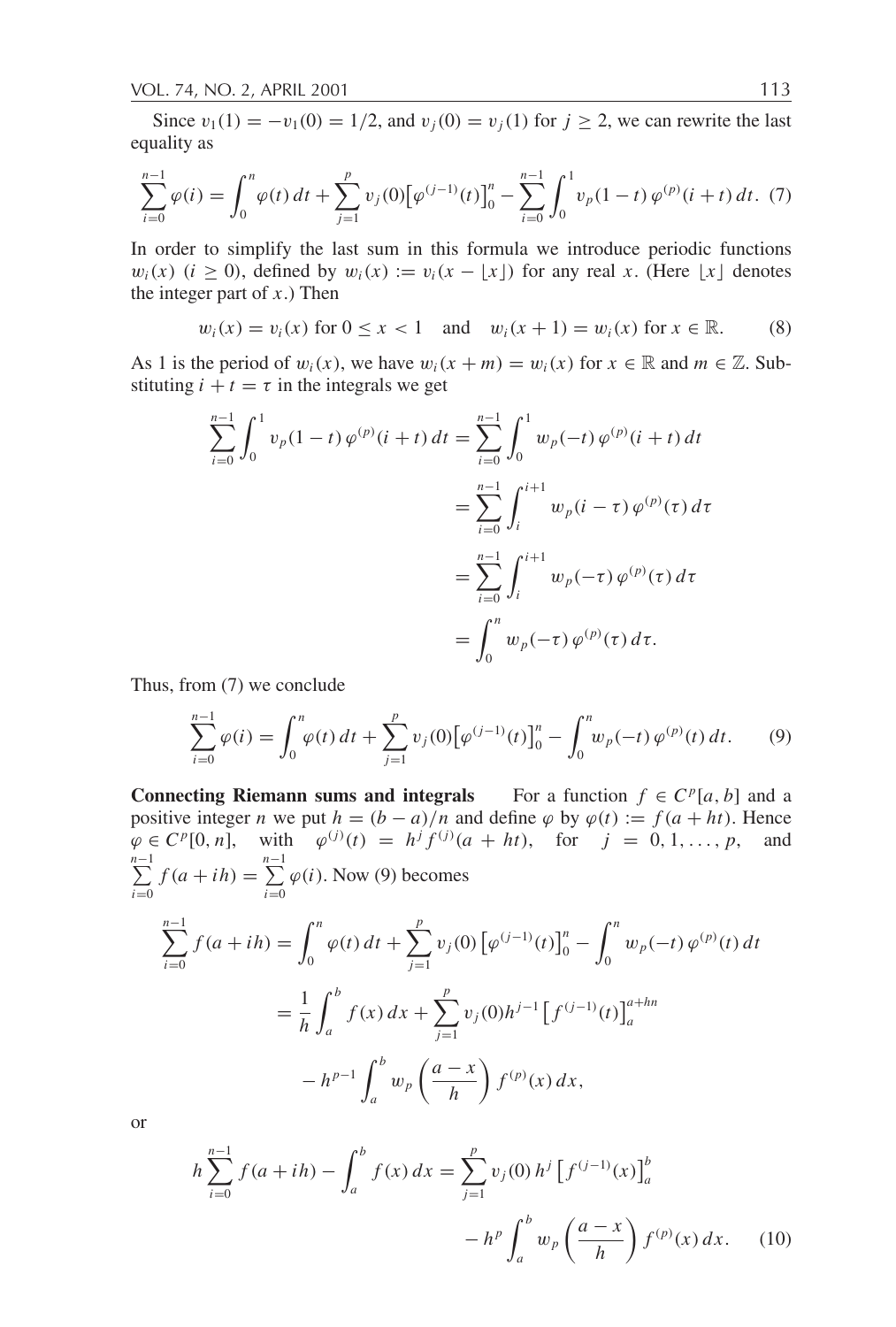This is the E–M formula in terms of the chosen functions  $v_k(x)$  and  $w_k(x)$ .

Better known than these functions are the *Bernoulli polynomials*  $B_k(x)$  and the *Bernoulli periodic functions*  $P_k(x)$ *, related to*  $v_k(x)$  *and*  $w_k(x)$  *by* 

$$
B_k(x) := k! v_k(x)
$$
 and  $P_k(x) := k! w_k(x)$  (11)

for  $x \in \mathbb{R}$  and  $k \ge 0$ . According to (3), (5b), and (8), these functions are uniquely determined by the conditions

$$
B_0(x) \equiv 1; \qquad B'_k(x) \equiv k B_{k-1}(x); \qquad \int_0^1 B_k(x) \, dx = 0 \tag{12}
$$

for  $k \geq 1$ , and by

$$
P_k(x) \equiv B_k(x)
$$
 on [0, 1) and  $P_k(x + 1) \equiv P_k(x)$  on  $\mathbb{R}$  (13)

for all  $k \geq 0$ .

We can derive from  $(12)$  the first eight nonconstant Bernoulli polynomials:

$$
B_1(x) = x - \frac{1}{2}
$$
  
\n
$$
B_2(x) = x^2 - x + \frac{1}{6} = -x(1-x) + \frac{1}{6}
$$
  
\n
$$
B_3(x) = x^3 - \frac{3x^2}{2} + \frac{x}{2} = -x(1-x)\left(x - \frac{1}{2}\right)
$$
  
\n
$$
B_4(x) = x^4 - 2x^3 + x^2 - \frac{1}{30} = (x - x^2)^2 - \frac{1}{30}
$$
  
\n
$$
B_5(x) = x^5 - \frac{5x^4}{2} + \frac{5x^3}{3} - \frac{x}{6} = -\left[\frac{1}{3} + x(1-x)\right]B_3(x)
$$
  
\n
$$
B_6(x) = x^6 - 3x^5 + \frac{5x^4}{2} - \frac{x^2}{2} + \frac{1}{42} = -(x - x^2)^2 \left[\frac{1}{2} + x(1 - x)\right] + \frac{1}{42}
$$
  
\n
$$
B_7(x) = x^7 - \frac{7x^6}{2} + \frac{7x^5}{2} - \frac{7x^3}{6} + \frac{x}{6} = \left[\frac{1}{3} + x(1 - x)(1 + x(1 - x))\right]B_3(x)
$$
  
\n
$$
B_8(x) = x^8 - 4x^7 + \frac{14x^6}{3} - \frac{7x^4}{3} + \frac{2x^2}{3} - \frac{1}{30}
$$
  
\n
$$
= (x - x^2)^2 \left[\frac{2}{3} + x(1 - x)\left(\frac{4}{3} + x(1 - x)\right)\right] - \frac{1}{30}.
$$

The numbers  $B_k := B_k(0)$ ,  $k = 0, 1, 2, \ldots$  are called *Bernoulli coefficients*; from (14) we read

$$
B_1 = -\frac{1}{2}
$$
,  $B_2 = \frac{1}{6}$ ,  $B_3 = B_5 = B_7 = 0$ ,  $B_4 = B_8 = -\frac{1}{30}$ ,  $B_6 = \frac{1}{42}$ . (15)

Graphs of several  $B_k(t)$  and  $P_k(t)$  are shown in FIGURES 1 and 2.

THEOREM 1. (BASIC EULER–MACLAURIN FORMULA OF ORDER *p*) *For any integers n, p*  $\geq$  1 *and any function f*  $\in$   $C^p[a, b]$ *,* 

$$
\sum_{i=0}^{n-1} f(a+ih) h - \int_{a}^{b} f(x) dx = \sum_{j=1}^{p} h^{j} \frac{B_{j}}{j!} \left[ f^{(j-1)}(x) \right]_{a}^{b} + r_{p}(a, b, n), \tag{16a}
$$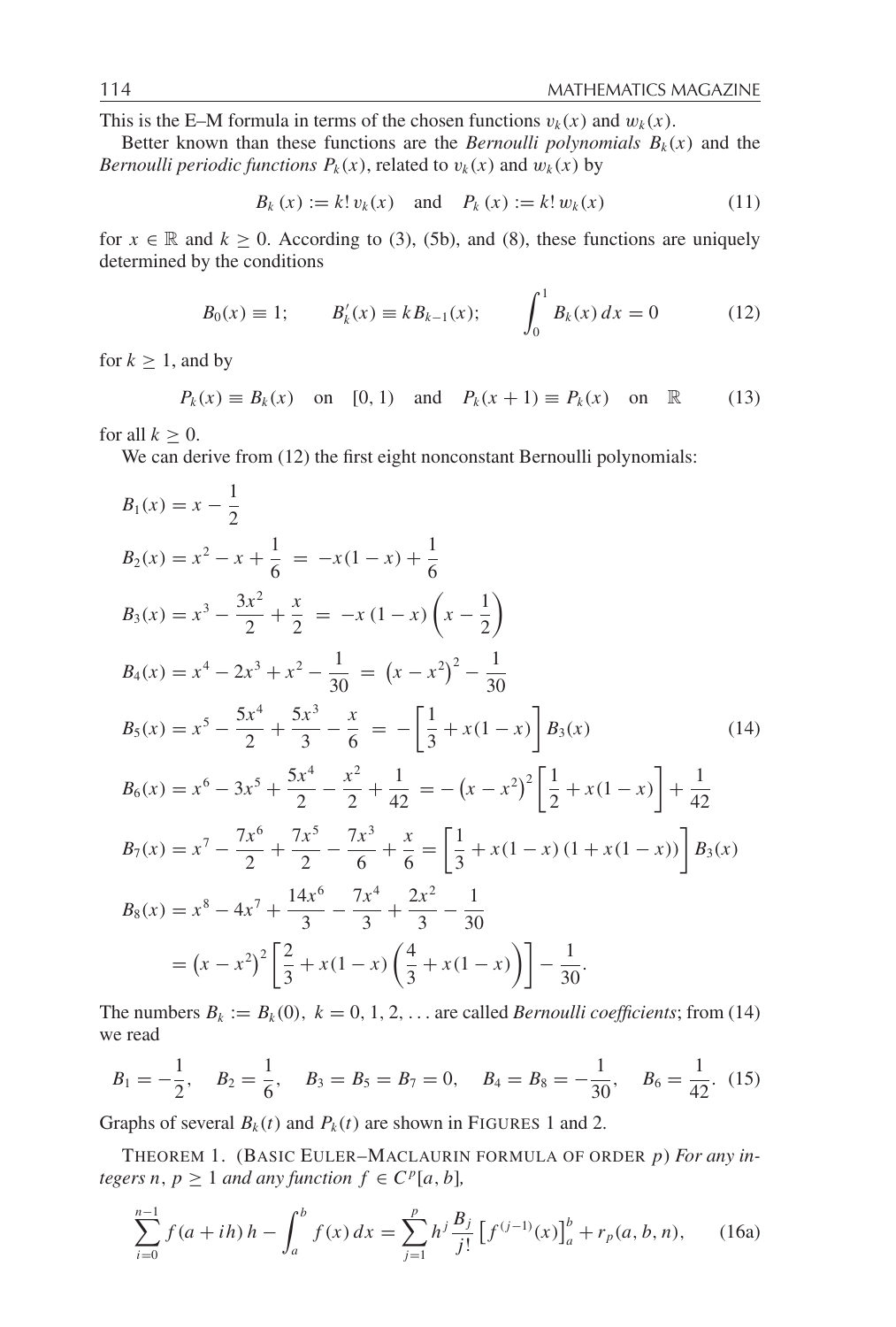*where*  $B_j$  *are Bernoulli coefficients,*  $h = (b - a)/n$ *, and*  $r_p(a, b, n)$  *is the remainder of order p given by the formula*

$$
r_p(a, b, n) = -\frac{h^p}{p!} \int_a^b P_p\left(\frac{a - x}{h}\right) f^{(p)}(x) dx,
$$
 (16b)

*where Pp is the p-th Bernoulli periodic function.*



**Figure 1** Bernoulli polynomials



**Figure 2** Bernoulli periodic functions

We arrive at the main result by replacing in (10) the functions  $v_k$  by  $B_k$  and  $w_k$  by  $P_k$ .

Formula (16a) gives the difference between a Riemann sum and the integral of a function *f* in terms of its derivatives at the end points of the interval of integration. (We note that it can be shown quite easily that in (16a), all the  $B_j$  with odd  $j \geq 3$  actually vanish. However, for more general E–M formulas the situation is quite different; see the remarks at the end of this article.) Formulas (16b) and (13) imply a rough estimate for the remainder. If  $\mu_p := \max_{0 \le x \le 1} |B_p(x)|$ , then

$$
\left| r_p(a, b, n) \right| \le \mu_p \frac{h^p}{p!} \int_a^b \left| f^{(p)}(x) \right| \, dx. \tag{17}
$$

For elementary applications of the E–M formula, we need some of the numbers  $\mu_p$ . Equations (14) imply some basic estimates:

$$
\mu_1 = \frac{1}{2}; \quad \mu_2 = \frac{1}{6}; \quad \mu_4 = \mu_8 = \frac{1}{30}; \quad \mu_6 = \frac{1}{42};
$$
  

$$
\mu_3 < \frac{1}{20}; \quad \mu_5 < \frac{1}{35}; \quad \mu_7 < \frac{1}{30}.
$$
  
(18)

Using  $\mu_6$ , for instance, we get

$$
|r_6(a, b, n)| \le \frac{h^6}{30240} \int_a^b |f^{(6)}(x)| dx \le \frac{M(b-a)^7}{30240 n^6},
$$
 (19)

where  $M = \max_{a \le x \le b} |f^{(6)}(x)|$ .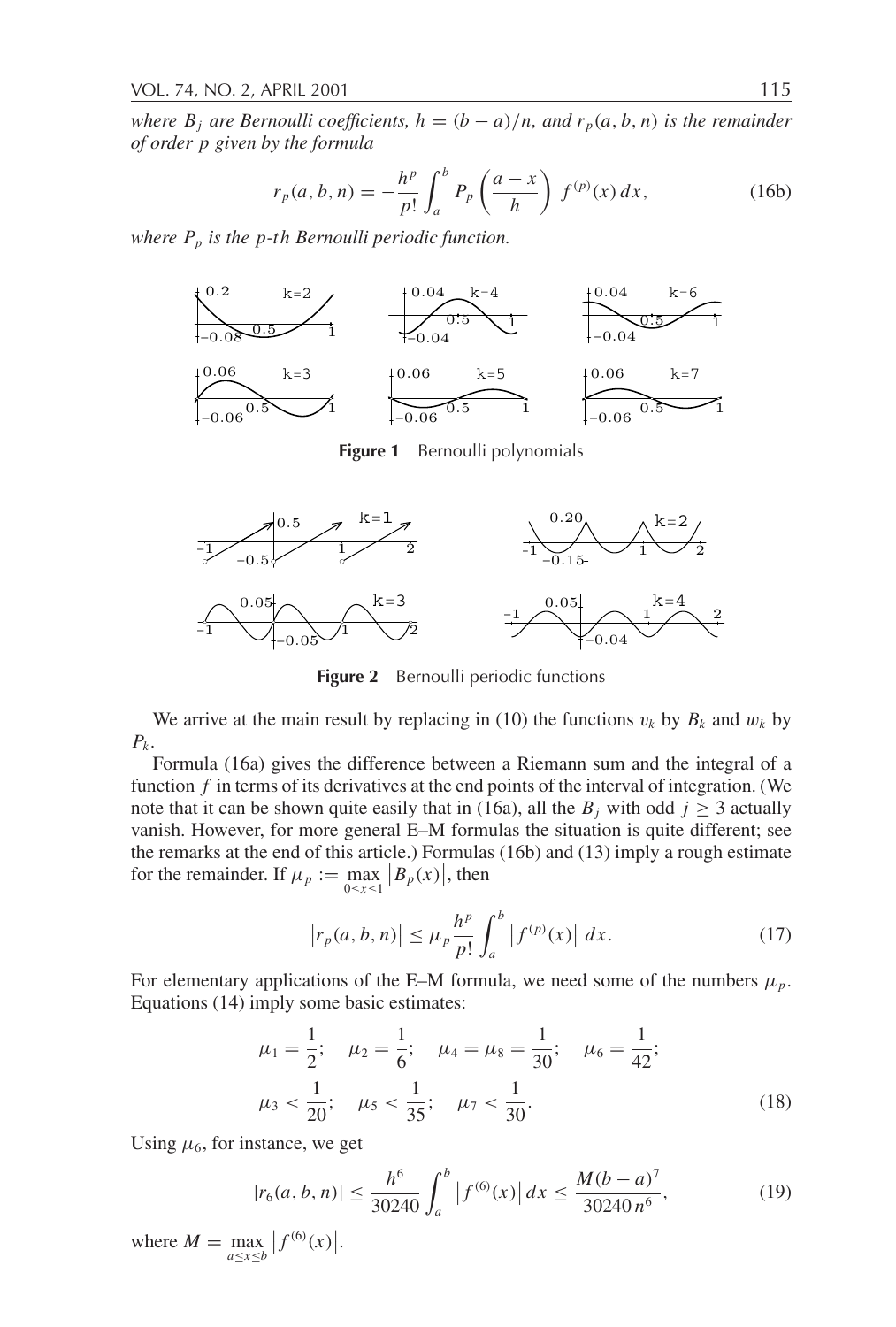# Applications of the Euler–Maclaurin formula

**Numerical integration** Formulas (16a) and (16b) constitute a simple and useful method of numerical integration, especially if *f* has easily computable derivatives through the *p*th order. From (16a) and (15) we read

$$
\int_{a}^{b} f(x) dx = \frac{h}{2} [f(a) + f(b)] + h \sum_{i=1}^{n-1} f(a + ih)
$$

$$
- \sum_{j=2}^{p} h^{j} \frac{B_{j}}{j!} [f^{(j-1)}(x)]_{a}^{b} - r_{p}(a, b, n).
$$

This formula, together with (17) and (18), represents a good tool for numerical integration. It becomes considerably simpler in the case that  $f^{(k)}(a) = f^{(k)}(b)$  for *k* even and less than *p*. (Note that  $B_j = 0$  for odd  $j \ge 3$ .) This happens, for instance, when *f* is periodic with period  $b - a$  ([5, p. 137]).

Let us take  $p = 4$  in the preceding formula. Then (15) and (16b) give

$$
\int_{a}^{b} f(x) dx = \frac{h}{2} [f(a) + f(b)] + h \sum_{i=1}^{n-1} f(a + ih) - \frac{h^{2}}{12} [f'(b) - f'(a)] -
$$

$$
- h^{4} \frac{B_{4}}{4!} [f^{(3)}(x)]_{a}^{b} + \frac{h^{4}}{4!} \int_{a}^{b} P_{4} \left( \frac{a - x}{h} \right) f^{(4)}(x) dx.
$$

Substituting  $x = a + th$  and writing  $b = a + nh$ , we can combine the last two summands:

$$
-h^4 \frac{B_4}{4!} \left[ f^{(3)}(x) \right]_a^b + \frac{h^4}{4!} \int_a^b P_4 \left( \frac{a-x}{h} \right) f^{(4)}(x) dx
$$
  
\n
$$
= \frac{h^4}{4!} \int_a^b \left[ P_4 \left( \frac{a-x}{h} \right) - B_4 \right] f^{(4)}(x) dx
$$
  
\n
$$
= \frac{h^5}{4!} \int_0^n \left[ P_4 \left( -t \right) - B_4 \right] f^{(4)}(a+th) dt
$$
  
\n
$$
= \frac{h^5}{4!} f^{(4)}(\xi) \int_0^n \left[ P_4 \left( -t \right) - B_4 \right] dt
$$
  
\n
$$
= \frac{h^5}{4!} f^{(4)}(\xi) \cdot (-nB_4)
$$
  
\n
$$
= -\frac{B_4}{4!} \frac{(b-a)^5}{n^4} f^{(4)}(\xi)
$$

at some  $\xi \in [a, b]$ . The third equality uses the mean value theorem. Namely, by (14),  $B_4(x) - B_4 = (x - x^2)^2 \ge 0$ , so, by (13) the difference  $P_4(x) - B_4$  is nonnegative as well. The fourth equation follows from the fact that  $\int_0^n P_4(-t) dt = 0$ , according to (13) and (12). So we get *Hermite's integration formula*:

$$
\int_{a}^{b} f(x) dx = s(a, b, n) + r(a, b, n),
$$
 (20a)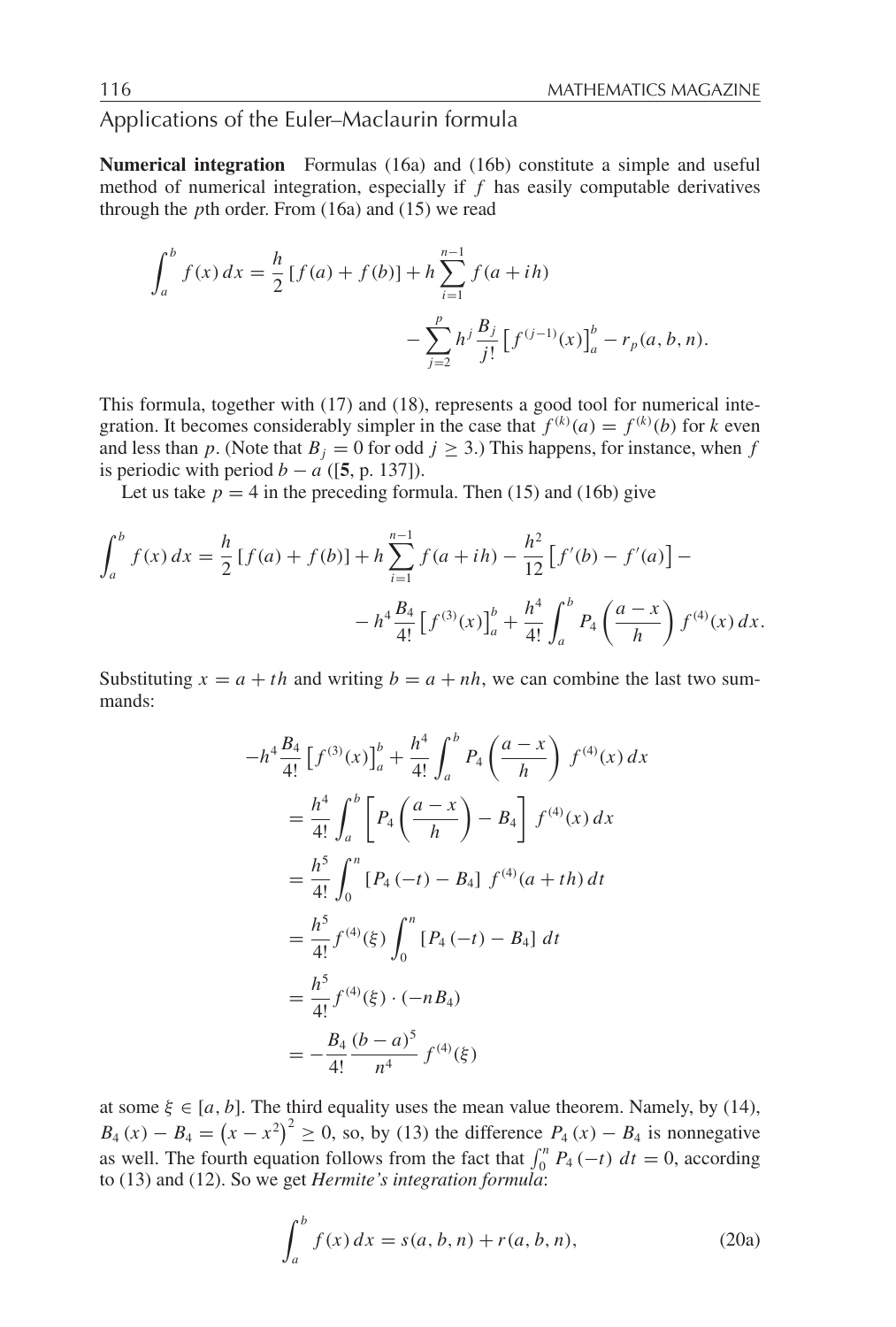where

$$
s(a, b, n) = \frac{h}{2} [f(a) + f(b)] + h \sum_{i=1}^{n-1} f(a + ih) - \frac{h^2}{12} [f'(b) - f'(a)] \tag{20b}
$$

and, by (15),

$$
r(a, b, n) = \frac{(b - a)^5}{720} f^{(4)}(\xi) \cdot n^{-4}
$$
 (20c)

for some  $\xi \in [a, b]$ . This remainder is about one-fourth that for Simpson's rule; the advantage is even greater if  $f'(b) = f'(a)$ .

*Example 2.* To compute  $I = \int_0^2 e^{-x^2} dx$  approximately, we put  $a = 0$ ,  $b = 2$ , *f*(*x*) :=  $e^{-x^2}$ , to get  $f'(x) \equiv -2xe^{-x^2}$  and  $f^{(4)}(x) \equiv 4e^{-x^2}(4x^4 - 12x^2 + 3)$ , and evaluate

$$
M = \max\left\{ \left| f^{(4)}(x) \right| : 0 \le x \le 2 \right\} = \max\left\{ \left| 4e^{-t} \left( 4t^2 - 12t + 3 \right) \right| : 0 \le t \le 4 \right\} = 12.
$$

So by (20c) we estimate

$$
|r(0, 2, n)| \le \frac{2^5}{720} 12 \cdot n^{-4} = \frac{8}{15} n^{-4};
$$

for example,  $|r(0, 2, 20)| \le 4 \times 10^{-6}$ . We calculate  $s(0, 2, 20) = 0.882081 + \delta$ , where  $0 < \delta < 10^{-6}$ , and by (20a) find

 $I = 0.882081 + \delta + r(0, 2, 20) = 0.882081 + \Delta$ ,

where  $-4 \times 10^{-6} < \Delta \le 5 \times 10^{-6}$ . Thus  $I = 0.8820...$ , correct to four places.

**Numerical summation** The E–M formula is also a notable tool for numerical summation. Let *m* and *n* be integers satisfying  $1 \le m \le n$ . Setting  $a = m$ ,  $b = n$ , and  $h = 1$  in (16a), we arrive at the basic E–M summation formula for a function  $f \in C^p[1,\infty)$ :

$$
\sum_{k=m}^{n-1} f(k) = \int_m^n f(x) \, dx + \sum_{j=1}^p \frac{B_j}{j!} \left[ f^{(j-1)}(x) \right]_m^n + \rho_p(m, n). \tag{21a}
$$

By (16b) and (13) the remainder is given by

$$
\rho_p(m, n) := r_p(m, n, n - m) = -\frac{1}{p!} \int_m^n P_p(-x) f^{(p)}(x) dx,
$$
 (21b)

and is estimated by

$$
\left|\rho_p(m,n)\right| \le \frac{\mu_p}{p!} \int_m^n \left|f^{(p)}(x)\right| dx, \tag{21c}
$$

where  $\mu_p = \max_{0 \le x \le 1} |B_p(x)|$ . Denoting

$$
S(k) := \sum_{i=1}^{k} f(i) \quad \text{and} \quad \sigma_p(k) := \sum_{j=1}^{p} \frac{B_j}{j!} f^{(j-1)}(k) \tag{22}
$$

for integers *k*,  $p \ge 1$ , we can write (21a), with  $n \ge m \ge 1$ , as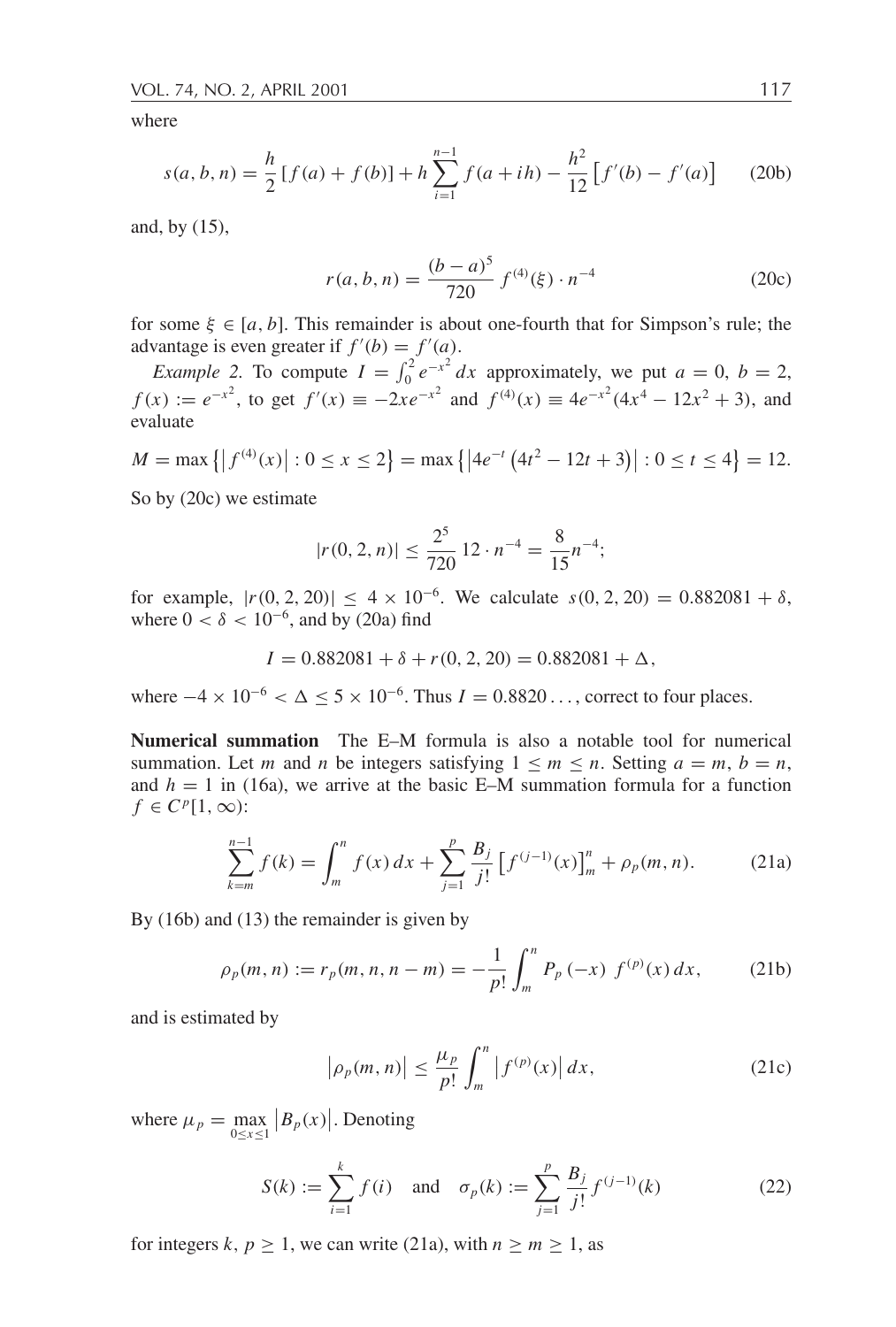$$
S(n) = S(m-1) + f(n) + [\sigma_p(n) - \sigma_p(m)] + \int_m^n f(x) dx + \rho_p(m, n), \quad (23)
$$

where  $S(0) = 0$  by definition.

This equality is the basic summation tool derived from the E–M formula. We can use (23) to compute partial sums *S*(*n*) if the integral  $\int_{m}^{n} f(x) dx$  is easily computable and if we can adequately estimate the integral  $\int_{m}^{n} |f^{(p)}(x)| dx$  in (21c) for positive integers *m* and *n*.

Let us work out the summation formula with  $p = 3$ . From (15) and (22),  $\sigma_3(k) =$  $-f(k)/2 + f'(k)/12$ . Now (23) implies

$$
S(n) = S(m-1) + \frac{f(m) + f(n)}{2} + \frac{f'(n) - f'(m)}{12} + \int_{m}^{n} f(x) dx + \rho_3(m, n),
$$
\n(23a)

where, by  $(18)$  and  $(21c)$ ,

$$
|\rho_3(m, n)| \le \frac{1}{120} \int_m^n |f'''(x)| \, dx \tag{23b}
$$

for  $m \leq n$ . (This explains the first formula used in the introduction.)

**Euler's constant for a function** For a  $C^p[1,\infty)$  function *f* and any positive integer *n*, we consider the difference  $\gamma_n := \sum_{k=1}^n f(k) - \int_1^n f(x) dx$ . By (23),

$$
\gamma_n = f(n) + \left[\sigma_p(n) - \sigma_p(1)\right] + \rho_p(1, n), \quad n \ge 1. \tag{24a}
$$

Let us assume from now on that finite limits  $\lambda_0 := \lim_{n \to \infty} f(n)$  and  $\lambda_k :=$ lim<sub>*n*→∞</sub>  $f^{(k)}(n)$  exist for every positive integer  $k \leq p-1$  (the convergence is considered only in the sense of sequences). Let us also suppose that  $\int_1^{\infty} |f^{(p)}(x)| dx < \infty$ . By (21b) and (21c), this ensures the existence of the finite limit

$$
\rho_p(m, \infty) := \lim_{n \to \infty} \rho_p(m, n) = -\frac{1}{p!} \int_m^{\infty} P_p(-x) f^{(p)}(x) dx \tag{24b}
$$

for every integer  $m \geq 1$ . Our assumptions imply, according to (24a), that the limit  $\gamma := \lim_{n \to \infty} \gamma_n$  (called *Euler's constant for the function f*) exists and satisfies the equality

$$
\gamma = \lambda_0 + [\sigma_p(\infty) - \sigma_p(1)] + \rho_p(1, \infty), \qquad (24c)
$$

where

$$
\sigma_p(\infty) := \sum_{j=1}^p \frac{B_j \lambda_{j-1}}{j!}.
$$

(As  $B_j = 0$  for odd  $j \ge 3$ , we could suppose above that limit  $\lambda_k$  exists only for  $k = 0$ and all odd  $k \leq p - 1$ .) Comparing (24a) and (24c), we obtain, for any integer  $n \geq 1$ ,

$$
\gamma = \gamma_n + [\lambda_0 - f(n)] + [\sigma_p(\infty) - \sigma_p(n)] + \delta_p(n), \qquad (25a)
$$

where  $\delta_p(n) = -\frac{1}{p!} \int_n^{\infty} P_p(-x) f^{(p)}(x) dx$ . Now (13) implies that

$$
\left|\delta_p(n)\right| \le \frac{\mu_p}{p!} \int_n^\infty \left|f^{(p)}(x)\right| dx,\tag{25b}
$$

when  $\mu_p = \max_{0 \le x \le 1} |B_p(x)|$ .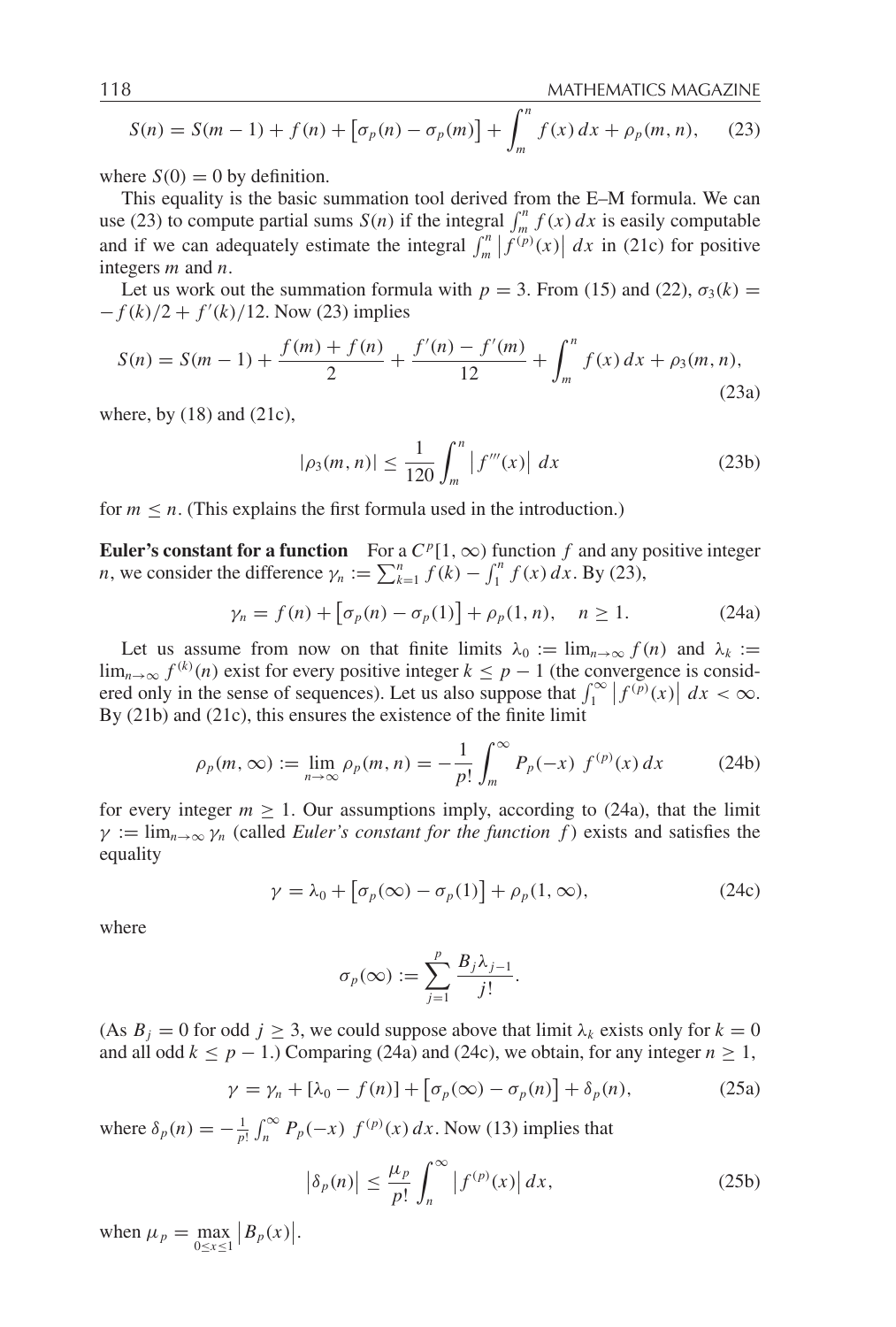Now (25a) and (25b) enable us to compute the Euler's constant  $\gamma$  for a function *f*; knowing its numerical value, we can compute partial sums  $S(n)$ . Namely, since  $\gamma_n := S(n) - \int_1^n f(x) dx$ , formula (25a) implies that, for  $n \ge 1$ ,

$$
S(n) = \gamma + \int_1^n f(x) dx + [f(n) - \lambda_0] + [\sigma_p(n) - \sigma_p(\infty)] - \delta_p(n). \tag{26}
$$

*Example 3.* To compute the *Euler–Mascheroni constant*  $\gamma^*$ , and to estimate the harmonic sum  $H_n := \sum_{k=1}^n 1/k$  we use in (25a) the sum  $\sigma_3(n) = -1/2n - 1/12n^2$ and limits  $\lambda_k = 0$  for  $k \geq 0$ ; thus  $\sigma_3(\infty) = 0$ . Now from (25a) we obtain, for  $n \geq 1$ ,

$$
\gamma^* = (H_n - \ln n) - \frac{1}{2n} + \frac{1}{12n^2} + \delta_3(n). \tag{27a}
$$

Using (25b) and (18) we estimate

$$
|\delta_3(n)| \le \frac{\mu_3}{3!} \int_n^{\infty} \left| f'''(x) \right| dx < -\frac{1/20}{6} \left[ f''(x) \right]_n^{\infty} = \frac{1}{120} \cdot 2n^{-3} = \frac{1}{60n^3}.
$$
 (27b)

(A more sophisticated approach results in the better estimate  $-1/64n^4 \leq \delta_3(n) \leq 0$ .) For example,  $|\delta_3(100)| < 1.7 \times 10^{-8}$ . Calculating  $H_n - \ln n - 1/(2n) + 1/(12n^2)$  at  $n = 100$  directly to nine places gives  $0.577215664...$  Therefore

$$
0.577215647 < \gamma^* < 0.577215682;
$$
 (27c)

that is,  $\gamma^* = 0.5772156...$ , correct to seven places. To get more correct places we need only enlarge the parameter *n* or *p* in (25a). From (27a) and (27b) we obtain the asymptotic estimates

$$
\gamma^* + \ln n + \frac{1}{2n} - \frac{1}{12n^2} - \frac{1}{60n^3} < H_n < \gamma^* + \ln n + \frac{1}{2n} - \frac{1}{12n^2} + \frac{1}{60n^3},\tag{28}
$$

for  $n \geq 1$ , which enable us to compute harmonic sums with high precision. For example,  $H_{1000^{1000}} = \gamma^* + 3000 \ln 10 + \delta$ , where  $|\delta| < 10^{-3000}$ . According to (28) and (27c) this means  $H_{1000^{1000}} = 6908.3324946...$ , correct to seven places.

We remark that  $\ln n = \sum_{k=2}^{n} \ln \frac{k}{k-1}$  by the telescoping method, so

$$
\gamma^* = \lim_{n \to \infty} \left( \sum_{k=1}^n \frac{1}{k} + \sum_{k=2}^n \ln \frac{k}{k-1} \right) = 1 + \sum_{k=2}^\infty g(k),
$$

where  $g(x) = \frac{1}{x} + \ln \frac{x}{x-1}$ . So we could also compute  $\gamma^*$  using the theorem below on summation of convergent series. Because the *k*-th derivative  $g^{(k)}(x)$  decreases to 0 faster than  $f^{(k)}(x)$  as  $x \to \infty$ , this method proves better than the previous one.

Formulas (25a) and (25b) are also of theoretical interest. They imply a theorem comparing the convergence of a series  $\sum_{k=1}^{\infty} f(k)$  and an integral  $\int_{1}^{\infty} f(x) dx$ . (This theorem, known as *the integral test*, is considered in many analysis textbooks only for *monotone* functions  $f$ .) More precisely, the definition of  $\gamma_n$  and formula (26) implies the following result:

THEOREM 2. *If*  $f \in C^p[1,\infty)$ ,  $\int_1^\infty |f^{(p)}(x)| dx$  converges, and finite limits  $\lambda_0 :=$  $\lim_{n\to\infty} f(n)$  and  $\lambda_k := \lim_{n\to\infty} f^{(k)}(n)$  exist for all positive integers  $k \leq p-1$ , then

*(i)* The series  $\sum_{k=1}^{\infty} f(k)$  converges if and only if the sequence  $n \mapsto \int_{1}^{n} f(x) dx$  con*verges.*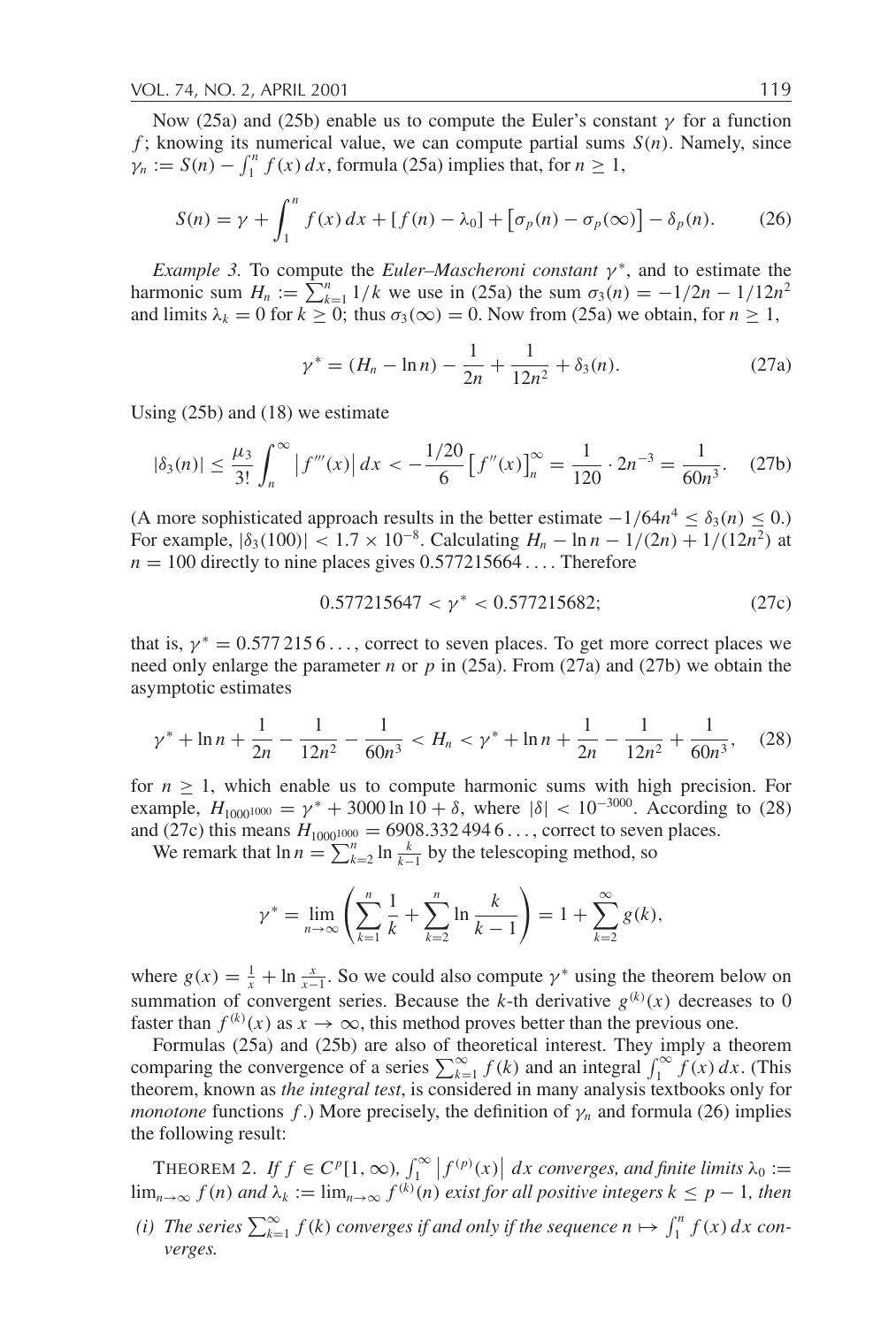*(ii)* If the series  $\sum_{k=1}^{\infty} f(k)$  converges, then  $\lambda_0 = 0$  and

$$
\sum_{k=1}^{\infty} f(k) = \gamma + \lim_{n \to \infty} \int_{1}^{n} f(x) dx
$$
  
=  $S(m - 1) + \int_{m}^{\infty} f(x) dx + [\sigma_p(\infty) - \sigma_p(m)] + \delta_p(m),$   
where  $|\delta_p(m)| \le \frac{\mu_p}{p!} \int_{m}^{\infty} |f^{(p)}(x)| dx \text{ for } m \ge 1.$ 

*Example 4.* From Theorem 2 we deduce easily that the series  $\sum_{k=1}^{\infty} (\sin \sqrt{k})/k$  and *k*<sub>k=1</sub>(sin  $\sqrt{k}$ )/ $\sqrt{k}$  converge, setting *p* = 1 for the first series and *p* = 2 for the sec- $\sum_{k=1}^{\infty}$  (Here we apply the comparison test for absolute convergence of improper integrals. Note that the numerical computation of sums of these two series requires a larger *p*, say  $p = 6$  or  $p = 8$ . We leave details to the reader.)

*Example 5.* To compute  $\zeta(3) = \sum_{k=1}^{\infty} \frac{1}{k^3}$  we put  $p = 2$  and  $f(x) := x^{-3}$ . From (22) and (15) we find  $\sigma_2(n) = -1/2n^3 - 1/4n^4$  and  $\sigma_2(\infty) = 0$ . Now part (ii) of Theorem 2 gives

$$
\zeta(3) = \sum_{k=1}^{m-1} \frac{1}{k^3} + \int_m^{\infty} \frac{dx}{x^3} + \frac{1}{2m^3} + \frac{1}{4m^4} + \delta_2(m),
$$

where, for  $m \geq 1$ ,

$$
|\delta_2(m)| \le \frac{\mu_2}{2} \int_m^{\infty} \frac{12}{x^5} \, dx = \frac{1}{4m^4}.
$$

This means

$$
\zeta(3) = \sum_{k=1}^{m-1} \frac{1}{k^3} + \frac{1}{2m^2} + \frac{1}{2m^3} + \Delta(m),
$$

where  $0 \leq \Delta(m) \leq 1/(2m^4)$  for  $m \geq 2$ . Since, for example,  $0 \leq \Delta(20) < 4 \times 10^{-6}$ , we compute

$$
\sum_{k=1}^{19} \frac{1}{k^3} + \frac{1}{2 \times 20^2} + \frac{1}{2 \times 20^3} = 1.202055...
$$

to obtain  $\zeta(3) = 1.20205...$ , correct to five places. For higher precision we need only use higher values of *m* or *p* in (ii) of Theorem 2. (We could also compute  $\zeta(3)$  by means of Euler's constant for the function  $f(x) = 1/x^3$ , applying (ii) of Theorem 2.)

*Remark 1* The more general E–M formula

$$
h\sum_{i=0}^{n-1} f(a + (i + \omega)h) - \int_a^b f(x) dx = \sum_{j=1}^p h^j \frac{B_j(\omega)}{j!} \left[ f^{(j-1)}(x) \right]_a^b
$$

$$
- \frac{h^p}{p!} \int_a^b P_p \left( \omega - \frac{x - a}{h} \right) f^{(p)}(x) dx,
$$

for every  $\omega \in [0, 1]$ , can be deduced from (1) in the same way as was done for the equality (16a). This E–M formula expresses the difference between the integral and the Riemann integral sum for a uniform partition of  $[a, b]$  and the evaluation points  $a + (i + \omega)h$ ,  $i = 0, 1, \ldots, n - 1$  (see, e.g., [6, pp. 51–54]).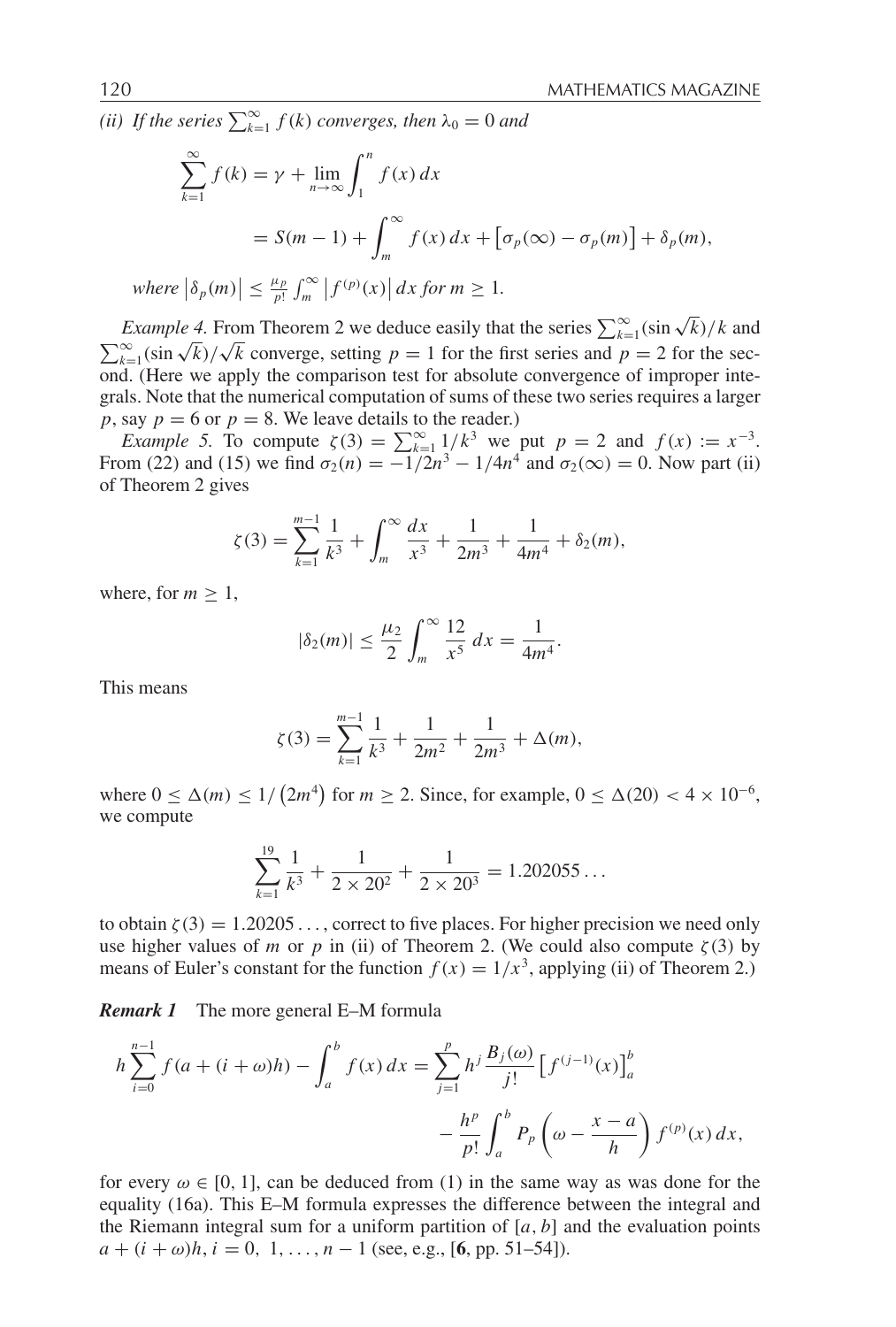*Remark 2* The Bernoulli coefficients  $B_k$  can be found by formal manipulation of the formula  $B_k = (1 + B)^k$  for  $k \ge 2$ . The right side is meant to be expanded by the binomial theorem and then each power  $B<sup>j</sup>$  is replaced by  $B<sub>j</sub>$ . The Bernoulli polynomials can be described by applying the same process to the expression  $B_k(x) = (x + B)^k$ for  $k \geq 1$ . Thus, this second formula is to be read

$$
B_k(x) = \sum_{j=0}^k {k \choose j} B_{k-j} x^j,
$$

where the recursion

$$
B_k = -\frac{1}{k+1} \sum_{j=0}^{k-1} {k+1 \choose j} B_j
$$

for  $k \ge 1$  follows formally from  $B_{k+1} = (1 + B)^{k+1}$ . (See [2, p. 266], [16, p. 87].)

*Remark 3* By means of Fourier analysis we obtain the expansion

$$
\frac{P_p(x)}{p!} = -2 \sum_{k=1}^{\infty} \frac{\cos (2k\pi x - p\frac{\pi}{2})}{(2k\pi)^p},
$$

valid for all real *x* and every integer  $p > 2$  [5, p. 135]. (At  $p = 1$  this equality holds for every noninteger *x*.) From this equality we read an estimate for the so-called *Bernoulli numbers*  $b_i := (-1)^{j+1} B_{2i}$ :

$$
2\frac{(2j)!}{(2\pi)^{2j}} < b_j < 4\frac{(2j)!}{(2\pi)^{2j}},
$$

which holds for all  $j \geq 1$ . (Unfortunately, the name "Bernoulli numbers" is not standard in the literature.) This estimate has three consequences:

- (a) Bernoulli coefficients alternate in sign, and are not bounded for even indices (as (15) may have suggested). (See [**8**, p. 452].)
- (b) We find  $\mu_p = \max\{|B_p(x)| : 0 \le x \le 1\} < 4$  (*p*!)  $(2\pi)^{-p}$ ; by (17), we estimate the remainder in the E–M formula as follows:

$$
\left| r_p(a,b,n) \right| \le 4 \left( \frac{h}{2\pi} \right)^p \int_a^b \left| f^{(p)}(x) \right| dx, \quad p \ge 1.
$$

(c) The Bernoulli numbers increase very rapidly, so it is not possible, in general, to set  $p = \infty$  in the E–M formula. In fact, the series

$$
\sum_{j=1}^{\infty} \frac{B_j}{j!} \left[ f^{(j-1)}(b) - f^{(j-1)}(a) \right]
$$

turns out to diverge for almost all functions  $f(x)$  that occur in applications, regardless of *a* and *b* [**11**, p. 525].